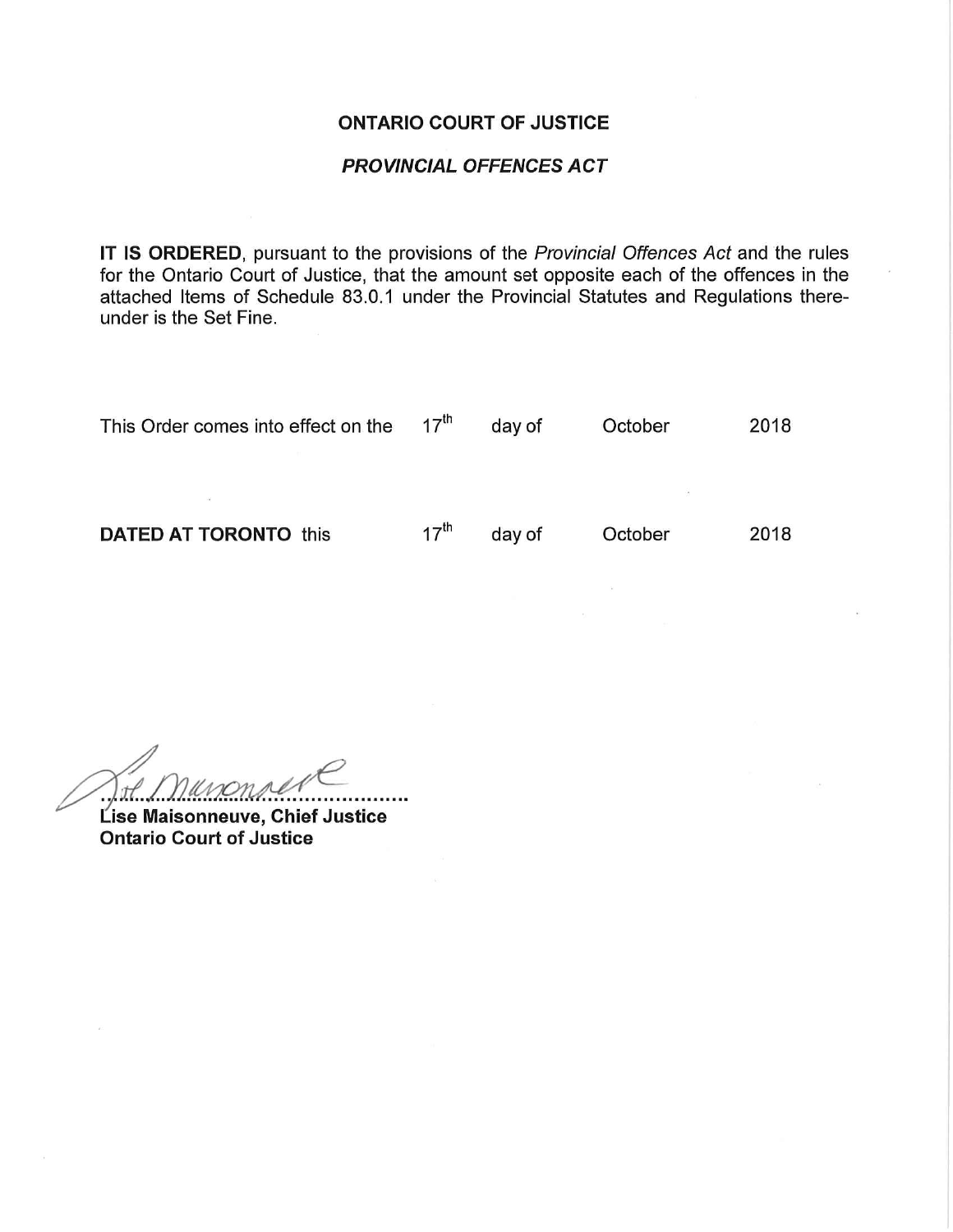## Ontario Court of Justice October 17, 2018

 $\sim$ 

## SCHEDULE 83.0.1

# Smoke-Free Ontario Act, 2017

| Item | <b>Offence</b>                                                                                                      | <b>Section</b> | <b>Set Fine</b> |
|------|---------------------------------------------------------------------------------------------------------------------|----------------|-----------------|
| 1.   | Sell tobacco to a person who is less than 19 years old                                                              | 3(1)           | \$400           |
| 2.   | Supply tobacco to a person who is less than 19 years old                                                            | 3(1)           | \$400           |
| 3.   | Sell vapour product to a person who is less than 19 years old                                                       | 3(1)           | \$400           |
| 4.   | Supply vapour product to a person who is less than 19 years old                                                     | 3(1)           | \$400           |
| 5.   | Sell tobacco to a person who appears to be less than 25 years<br>old                                                | 3(2)           | \$400           |
| 6.   | Supply tobacco to a person who appears to be less than 25<br>years old                                              | 3(2)           | \$400           |
| 7.   | Sell vapour product to a person who appears to be less than 25<br>years old                                         | 3(2)           | \$400           |
| 8.   | Supply vapour product to a person who appears to be less than<br>25 years old                                       | 3(2)           | \$400           |
| 9.   | Present identification not lawfully issued to holder                                                                | 3(4)           | \$150           |
| 10.  | Display tobacco products in manner that permits viewing or<br>handling before purchase                              | 4(1)           | \$400           |
| 11.  | Permit display of tobacco products in manner that permits<br>viewing or handling before purchase                    | 4(1)           | \$400           |
| 12.  | Display branded tobacco product accessories in manner that<br>permits viewing or handling before purchase           | 4(1)           | \$400           |
| 13.  | Permit display of branded tobacco product accessories in<br>manner that permits viewing or handling before purchase | 4(1)           | \$400           |
| 14.  | Display vapour products in manner that permits viewing or<br>handling before purchase                               | 4.1(1)         | \$400           |
| 15.  | Permit display of vapour products in manner that permits<br>viewing or handling before purchase                     | 4.1(1)         | \$400           |
| 16.  | Promote sale of tobacco products in place where sold or offered<br>for sale                                         | 4(2)(a)        | \$400           |
| 17.  | Promote sale of tobacco products visible from outside place<br>where sold or offered for sale                       | 4(2)(b)        | \$400           |
| 18.  | Promote sale of tobacco product accessories in place where<br>sold or offered for sale                              | 4(2)(a)        | \$400           |
| 19.  | Promote sale of tobacco product accessories visible from<br>outside place where sold or offered for sale            | 4(2)(b)        | \$400           |
| 20.  | Promote sale of vapour products in place where sold or offered<br>for sale                                          | 4.1(2)(a)      | \$400           |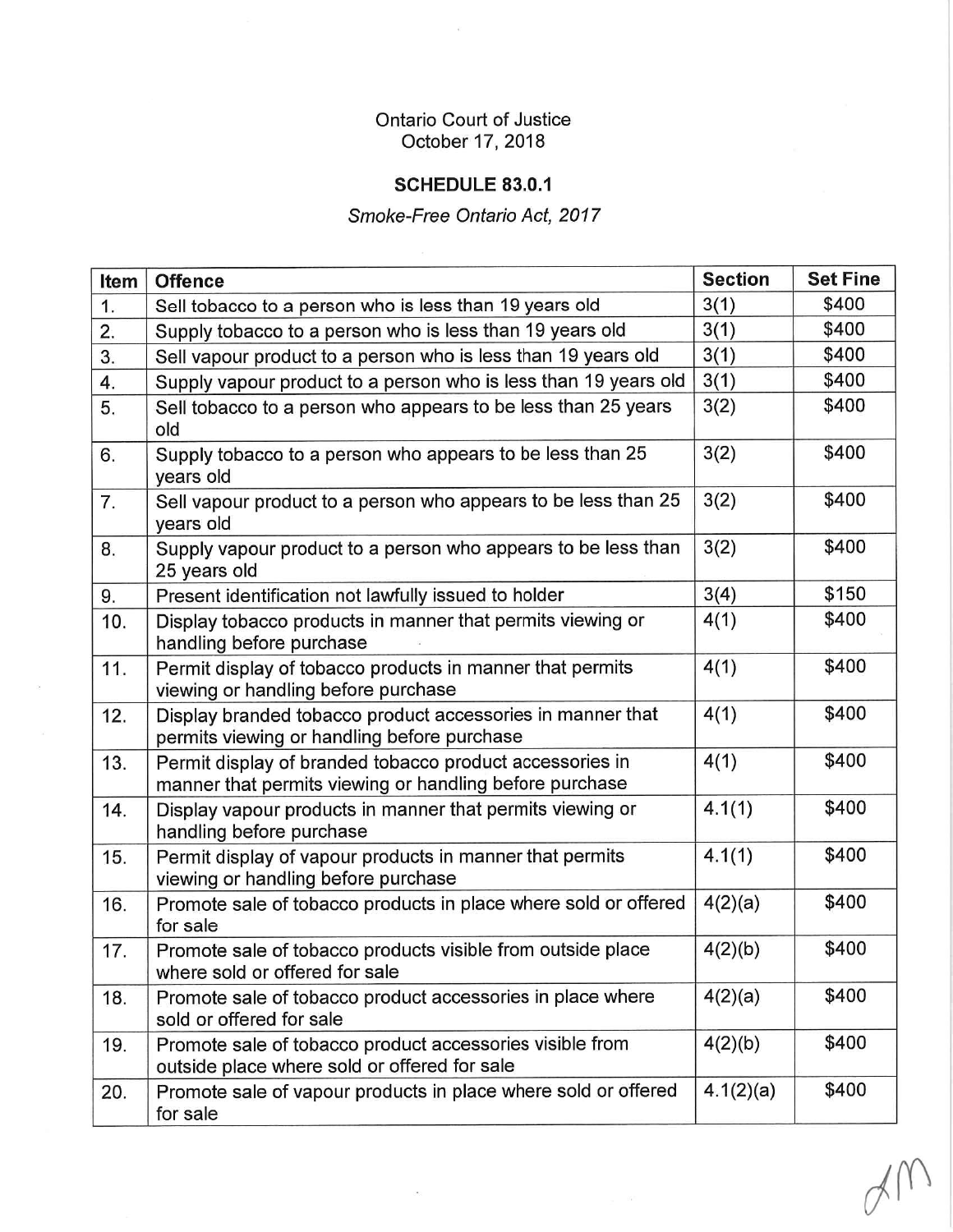| 21. | Promote sale of vapour products visible from outside place<br>where sold or offered for sale | 4.1(2)(b)      | \$400 |
|-----|----------------------------------------------------------------------------------------------|----------------|-------|
| 22. | Sell tobacco in a prohibited place                                                           | 6(1)           | \$300 |
| 23. | Offer to sell tobacco in a prohibited place                                                  | 6(1)           | \$300 |
| 24. | Sell vapour product in a prohibited place                                                    | 6(1)           | \$300 |
| 25. | Offer to sell vapour product in a prohibited place                                           | 6(1)           | \$300 |
| 26. | Sell tobacco without posting prescribed signs                                                | $\overline{7}$ | \$200 |
| 27. | Offer to sell tobacco without posting prescribed signs                                       | $\overline{7}$ | \$200 |
| 28. | Sell vapour product without posting prescribed signs                                         | $\overline{7}$ | \$200 |
| 29. | Offer to sell vapour product without posting prescribed signs                                | $\overline{7}$ | \$200 |
| 30. | Sell improperly packaged tobacco                                                             | 8              | \$400 |
| 31. | Offer to sell improperly packaged tobacco                                                    | 8              | \$400 |
| 32. | Distribute improperly packaged tobacco                                                       | 8              | \$400 |
| 33. | Offer to distribute improperly packaged tobacco                                              | 8              | \$400 |
| 34. | Sell improperly packaged vapour product                                                      | 8              | \$400 |
| 35. | Offer to sell improperly packaged vapour product                                             | 8              | \$400 |
| 36. | Distribute improperly packaged vapour product                                                | 8              | \$400 |
| 37. | Offer to distribute improperly packaged vapour product                                       | 8              | \$400 |
| 38. | Sell flavoured tobacco product                                                               | 9              | \$400 |
| 39. | Offer to sell flavoured tobacco product                                                      | 9              | \$400 |
| 40. | Distribute flavoured tobacco product                                                         | 9              | \$400 |
| 41. | Offer to distribute flavoured tobacco product                                                | 9              | \$400 |
| 42. | Permit vending machines for selling or dispensing tobacco                                    | 10(1)          | \$300 |
| 43. | Permit vending machines for selling or dispensing vapour<br>product                          | 10(1)          | \$300 |
| 44. | Failure to submit reports                                                                    | 11             | \$150 |
| 45. | Smoke tobacco in prohibited place                                                            | 12(1)          | \$250 |
| 46. | Hold lighted tobacco in prohibited place                                                     | 12(1)          | \$250 |
| 47. | Smoke cannabis in prohibited place                                                           | 12(1)          | \$250 |
| 48. | Hold lighted cannabis in prohibited place                                                    | 12(1)          | \$250 |
| 49. | Use electronic cigarette in prohibited place                                                 | 12(1)          | \$250 |
| 50. | Failure of employer to ensure compliance with section                                        | 14(1)(a)       | \$300 |
| 51. | Failure of employer to give notice of prohibition                                            | 14(1)(b)       | \$300 |
| 52. | Failure of employer to post prescribed signs                                                 | 14(1)(c)       | \$300 |
| 53. | Failure of employer to ensure no ashtrays or similar equipment                               | 14(1)(d)       | \$300 |
| 54. | Employer allowing person refusing to comply to remain                                        | 14(1)(e)       | \$300 |
| 55. | Failure of employer to ensure compliance with other prescribed<br>obligations                | 14(1)(f)       | \$300 |
| 56. | Failure of proprietor to ensure compliance with section                                      | 15(a)          | \$300 |
| 57. | Failure of proprietor to give notice of prohibition                                          | 15(b)          | \$300 |
| 58. | Failure of proprietor to post prescribed signs                                               | 15(c)          | \$300 |